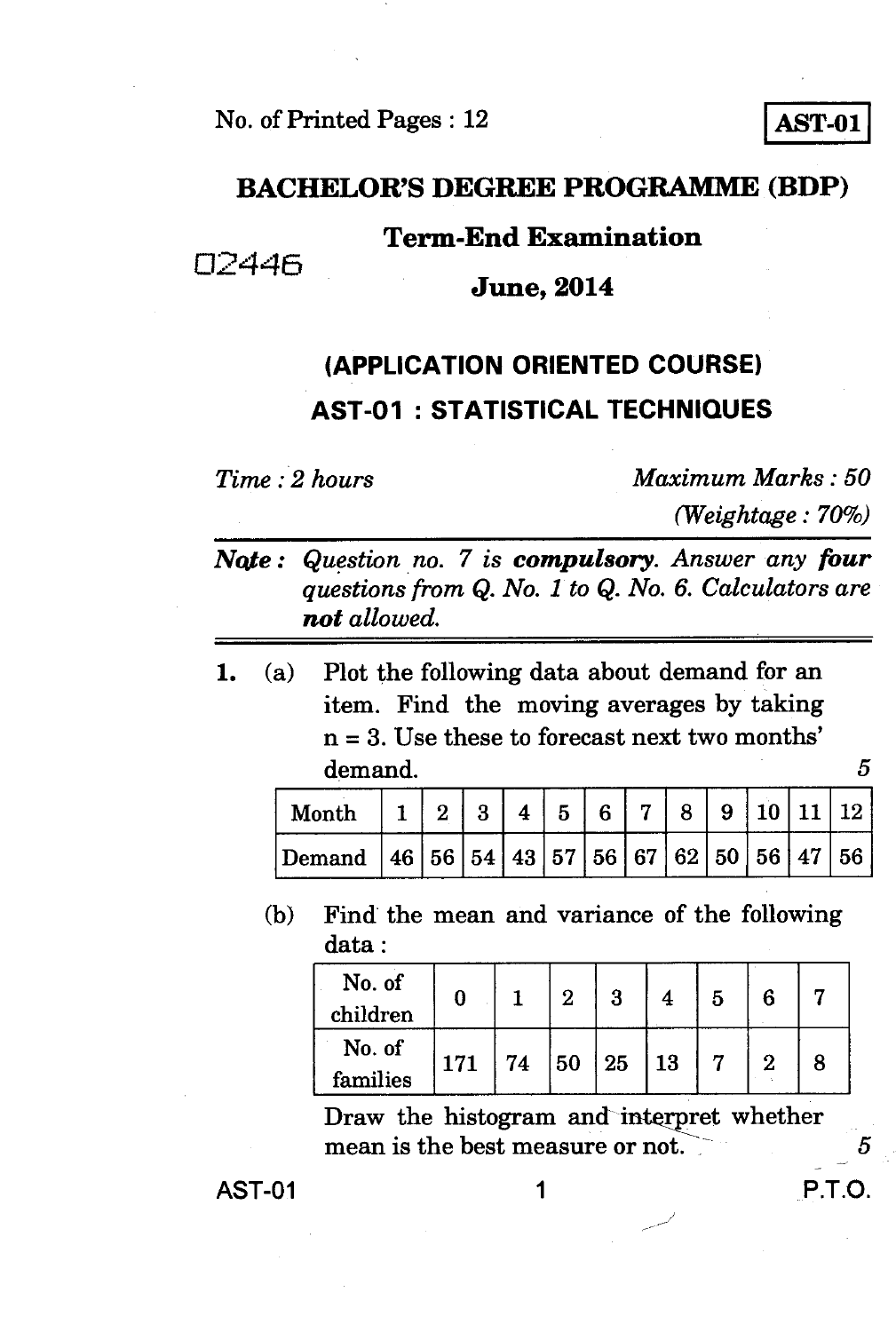- 2. (a) Previous studies on some spherical seeds have revealed that their mean diameter is 10 mm with a standard deviation of 2 mm. We start with 1000 seeds and pass them through two sieves so that only seeds whose diameter is between 9.5 mm and 10.5 mm are left.
	- (i) How many such seeds will we get ?
	- (ii) If we discard only those seeds with diameter less than 6 mm, then how many will be left ?

 $\overline{5}$ 

 $\overline{5}$ 

[You may like to use the values given at the end of the question paper.]

(b) The probability of individuals with blood types A, B, AB and 0 are 0.45, 013, 0.06 and 0.36, respectively. A geneticist tested 100 individual blood types and found that 40 had type A, 18 had type B, 5 had type AB and 37 had type 0. Use goodness of fit test at 5% level of significance to test whether the observed frequencies closely correspond to the theoretical ones.

> [You may like to use the values given at the end of the question paper.]

AST-01 2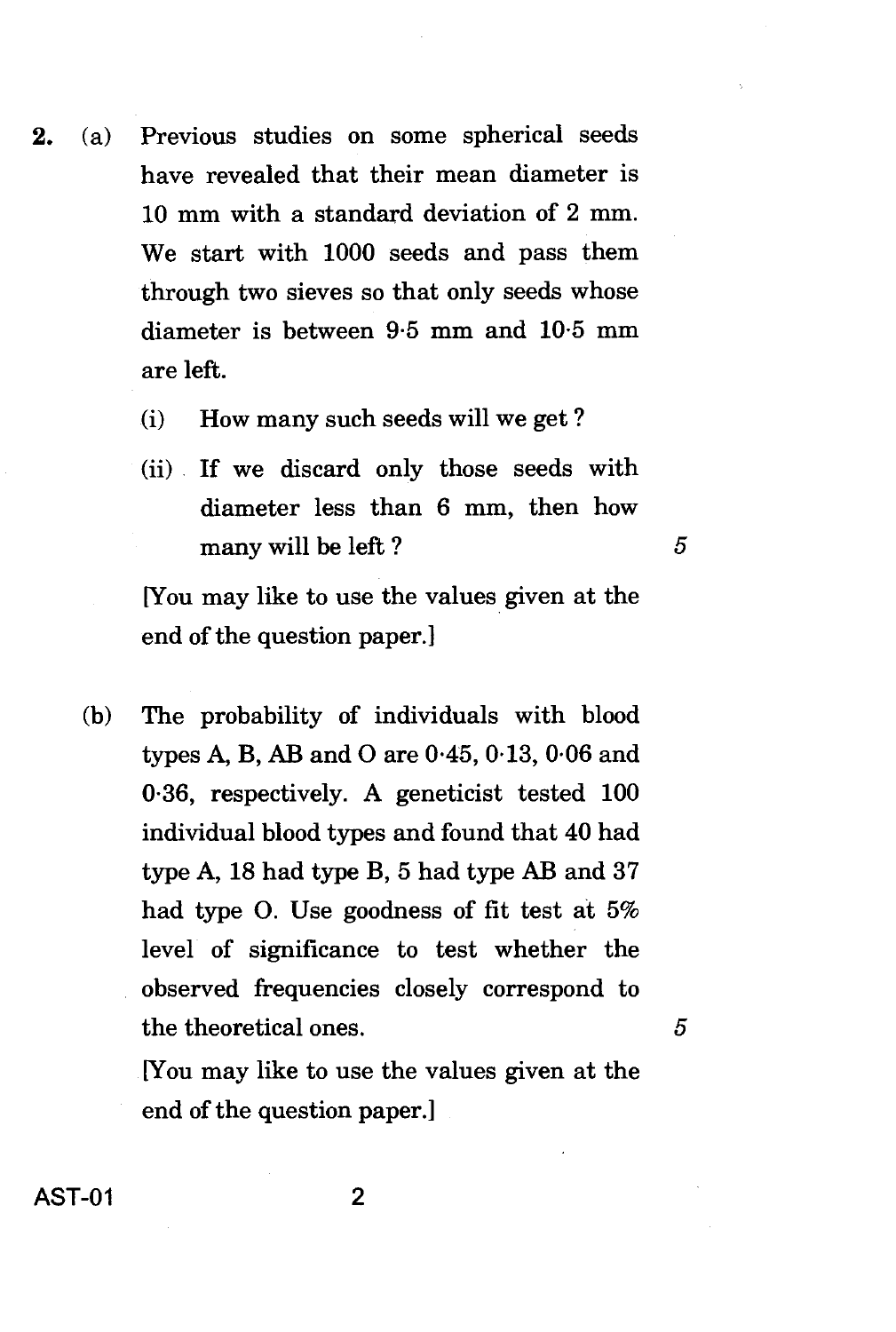- **3.** (a) The chances that a visit to a primary health centre (PHC) results in neither lab work, nor referred to a specialist is 35%. Out of those coming to a PHC, 30% are referred to a specialist, and 40% require lab work. Find the probability that a visit to a PHC results in both lab work and referral to a specialist. 3
	- (b) Give two examples of situations where cluster sampling can be used. *2*
	- (c) The following data were obtained from two random samples. Test whether the samples come from the same normal population at 5% level of significance. 5

| No. | <b>Size</b> | Mean | Sum of squares of<br>deviations from mean |
|-----|-------------|------|-------------------------------------------|
|     | 10          | 15   |                                           |
|     |             |      | 108                                       |

[You may like to use the values given at the end of the question paper.]

**4.** (a) A population of size 10000 is divided into 4 strata. Their sizes and standard deviations are aiven below :

|             | Strata |      |      |      |  |  |  |  |  |  |
|-------------|--------|------|------|------|--|--|--|--|--|--|
|             |        |      | ш    | ſV   |  |  |  |  |  |  |
| <b>Size</b> | 5000   | 1000 | 2000 | 2000 |  |  |  |  |  |  |
| s.d.        | 25     | 12   | 15   | 20   |  |  |  |  |  |  |

A stratified random sample of size 500 is to be drawn from this population. Determine the sizes of samples from these strata in case

- (i) proportional allocation is used.
- (ii) Neyman's optimum allocation is used. *6*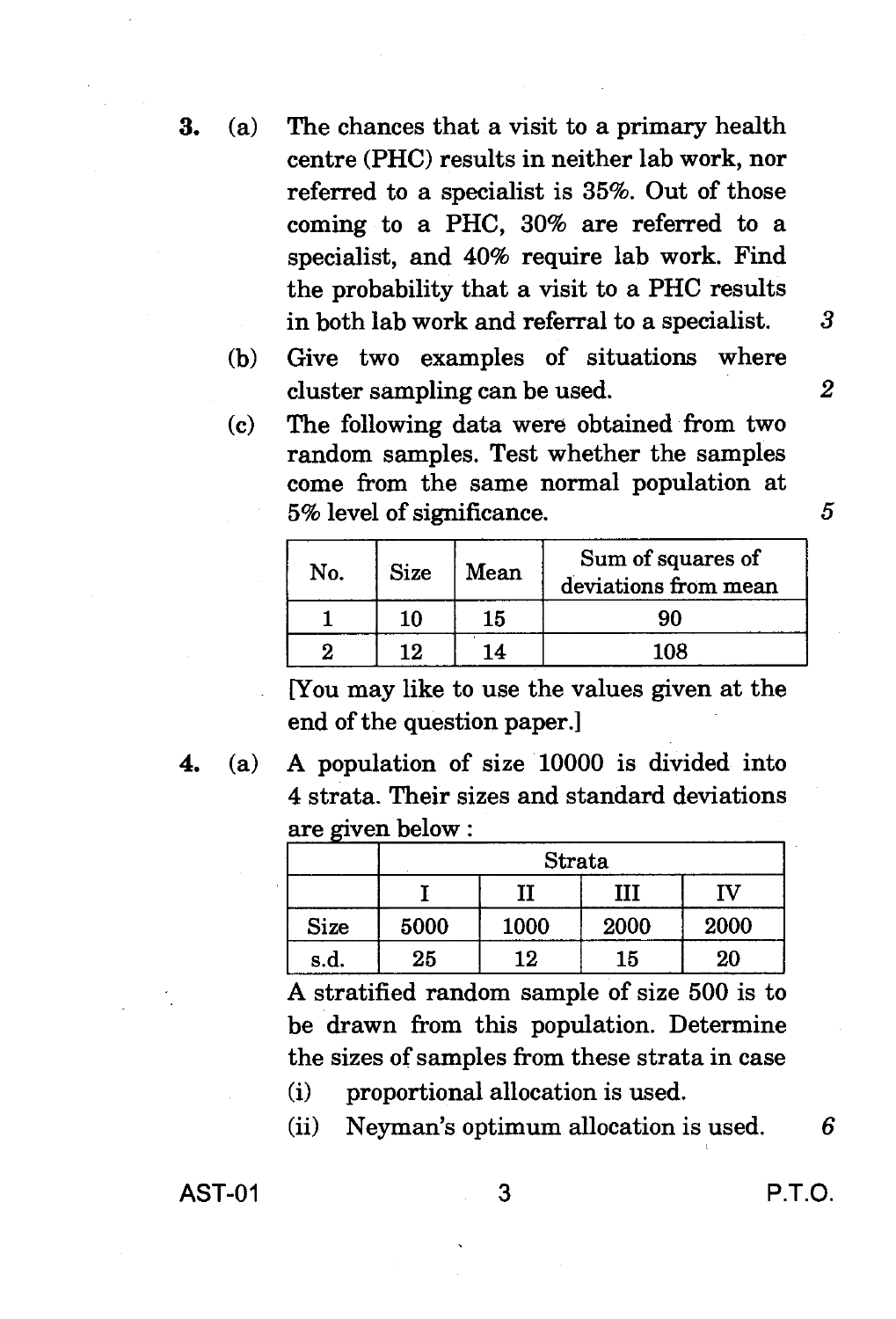- (b) Out of 25 newborn babies of obese women, 10 weigh less than 2.5 kg. Find a 95% confidence interval for the probability that the weight of a newborn baby of an obese woman is less than 2.5 kg. *4*
- **5.** (a) The quarterly profits and sales (in millions of rupees) of six firms are as follows :

| Firm's Name | <b>Sales</b> | Profits |
|-------------|--------------|---------|
|             | 500          | 10      |
| в           | 167          |         |
| C           | 313          | 19      |
| D           | 172          | 19      |
| E           | 967          | 49      |
| F           | 591          | 16      |

- (i) Construct a scatter diagram of these data.
- (ii) Which variable (profit or sale) do you regard as the dependent variable ?
- (iii) Compute the sample regression line. 5
- (b) A company is manufacturing watches. Watches are assembled and put in a box. Each box has 25 watches. The boxes are given to the inspector and the watches are inspected for visual defects. Data for these are given for 20 boxes. Draw a suitable chart and interpret whether the process is in control or not. 5

| Box<br>number |  |  | κ. | G | <u>т і</u> | 8 | 9     |   |  |  |  |  | 10 11 12 13 14 15 16 17 18 19 20 |
|---------------|--|--|----|---|------------|---|-------|---|--|--|--|--|----------------------------------|
| Defects       |  |  |    |   |            |   | a ا۱۵ | Λ |  |  |  |  |                                  |

**AST-01 4**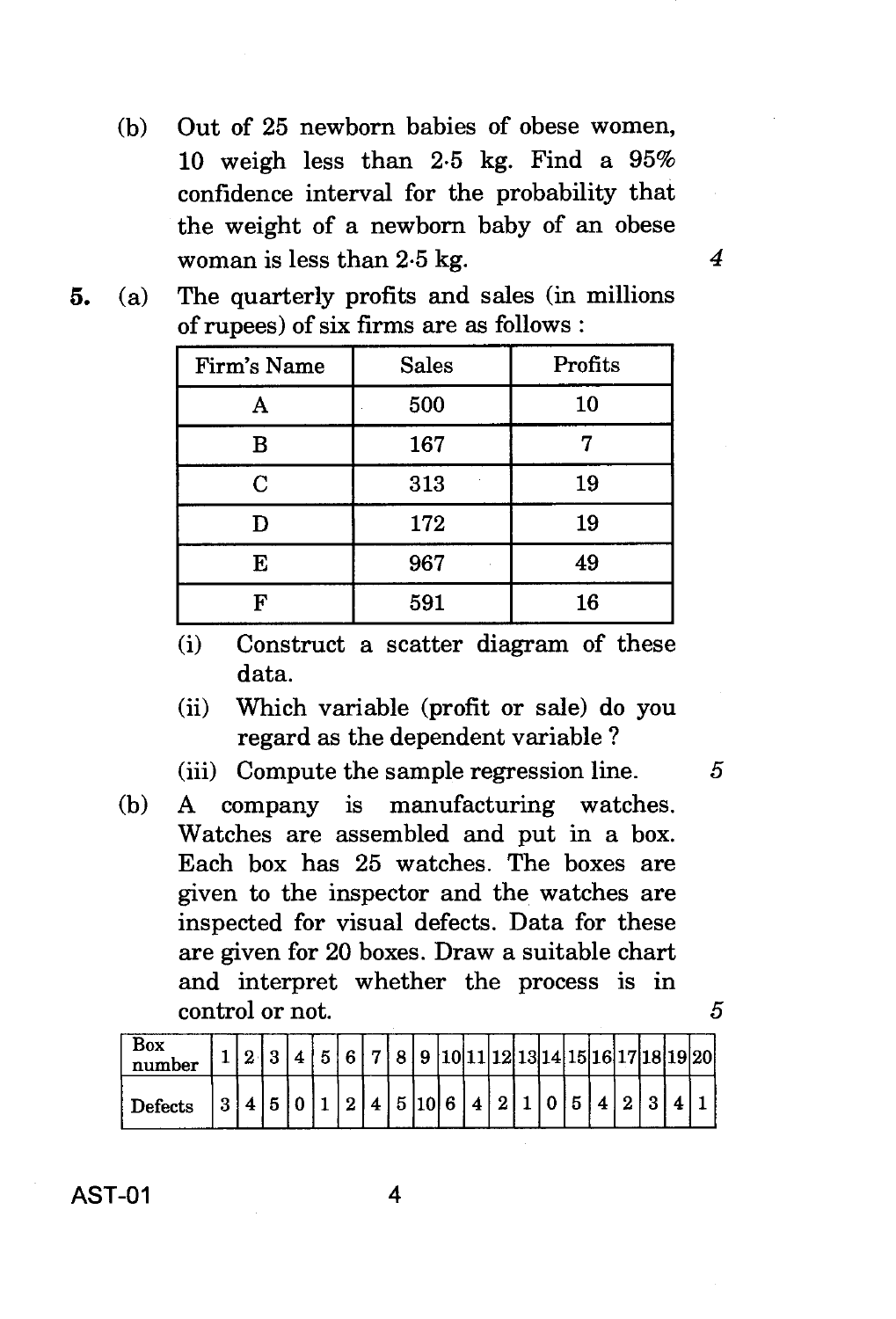6. (a) A company is manufacturing cotton threads under different speeds of spindle. The tensile strength of the thread is a parameter that is of interest to the customer. Data on different speeds of spindle and corresponding tensile strength on 5 samples is given. Perform ANOVA to find out which is the most suitable speed for the spindle so as to have maximum tensile strength. 5

|              | Tensile strength |          |          |          |      |  |  |  |  |  |  |
|--------------|------------------|----------|----------|----------|------|--|--|--|--|--|--|
| <b>Speed</b> |                  | 2        | 3        | 4        | 5    |  |  |  |  |  |  |
| 10           | 22.2             | 20.6     | 21.5     | $20 - 6$ | 22.0 |  |  |  |  |  |  |
| 20           | 24.2             | 25.0     | 24.8     | $20 - 7$ | 21.0 |  |  |  |  |  |  |
| 30           | 25.0             | $23 - 2$ | $21 - 7$ | 22.5     | 20.9 |  |  |  |  |  |  |

[You may like to use the values given at the end of the question paper.]

(b) Consider a random sample (WOR) of two households from a population of 5 households having monthly income (in  $\overline{\tau}$ ) as follows :

| Household |      |      | Ð   |      |      |
|-----------|------|------|-----|------|------|
| Income    | 1000 | 1200 | 900 | 1500 | 1300 |

Enumerate all possible samples (WOR) of size 2 and show that the sample mean gives an unbiased estimate of population mean.

5

AST-01 5 P.T.O.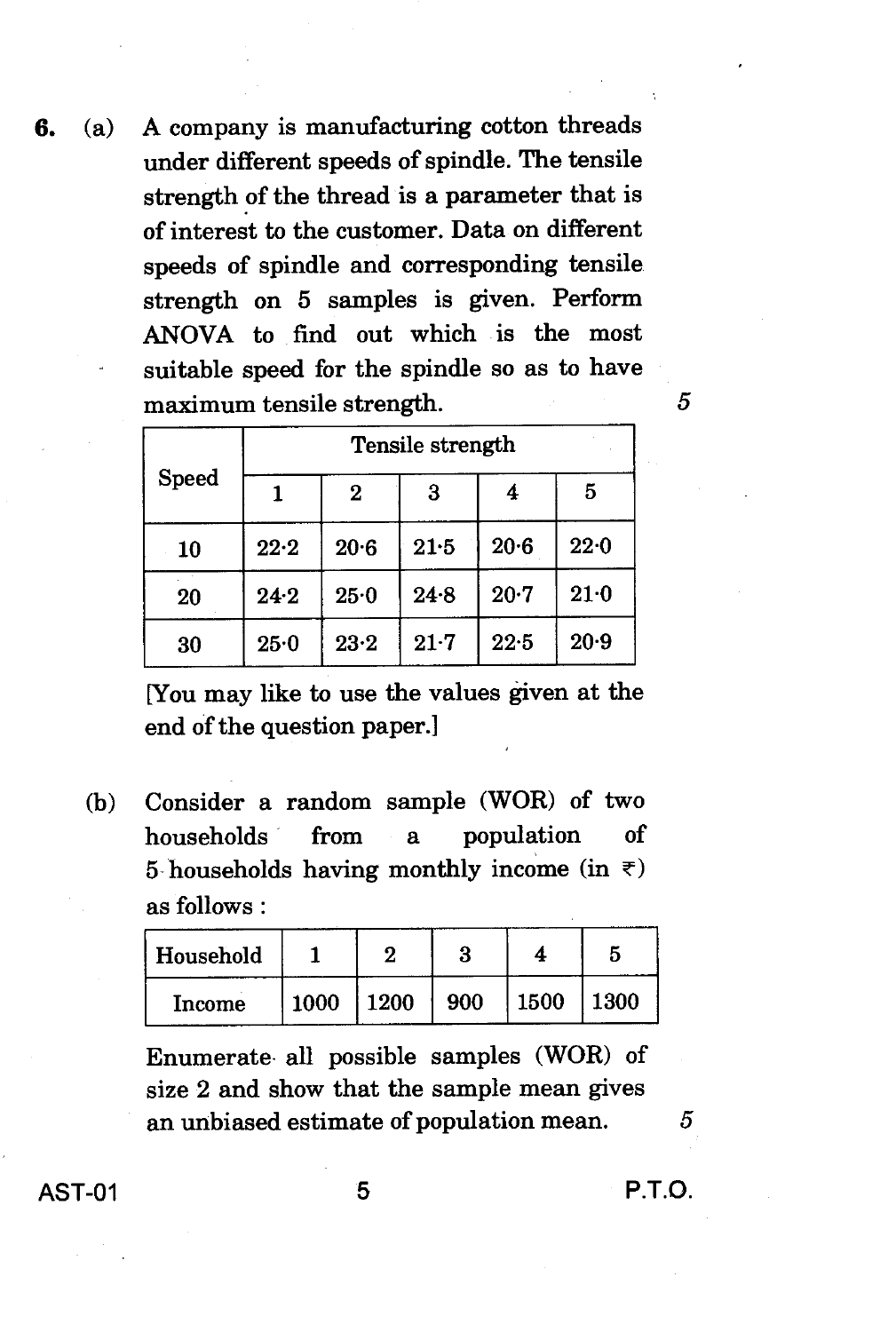- **7.** Which of the following statements are true and which ones false ? Give reasons. **10** 
	- (i) The number of possible samples of size 3 selected from a population of size 12 is 4.
	- (ii) If the probability of being left-handed is  $0.1$ , the probability that none of the 3 persons selected randomly is left-handed is 0.729.
	- (iii) If the correlation coefficient is zero, then the relationship between Y and X is positively linear.
	- (iv) Analysis of variance is a technique to test the equality of variation in several populations.
	- (v) If the level of significance is the same, the area of the rejection region in a 2-tailed test is less than that in a 1-tailed test.

*Some values of use, if required :* 

| Normal values              | $\chi^2$ -values | t-values                                                                                                                                                             | <b>F-values</b> |
|----------------------------|------------------|----------------------------------------------------------------------------------------------------------------------------------------------------------------------|-----------------|
| P[0 < Z < 0.25]            |                  | $\chi_{2,0.05}^2$ = 5.991 $t_{20,0.05}$ = 1.725 $F_{2,12,0.05}$ = 3.89                                                                                               |                 |
| $= 0.0987$<br>P[0 < Z < 2] |                  |                                                                                                                                                                      |                 |
| $= 0.4772$                 |                  | $\begin{bmatrix} 2 \\ \chi_{3,0.05}^2 \end{bmatrix}$ = 7.81 $\begin{bmatrix} t_{10,0.05} \end{bmatrix}$ = 1.812 $\begin{bmatrix} F_{2,10,0.05} \end{bmatrix}$ = 3.71 |                 |
| P[0 < Z < 0.24]            |                  | $x_{2,0.01}^2 = 9.21$ $\left  t_{12,0.05} \right  = 1.782$ $\left  F_{1,12,0.05} \right  = 4.75$                                                                     |                 |
| $= 0.0948$                 |                  |                                                                                                                                                                      |                 |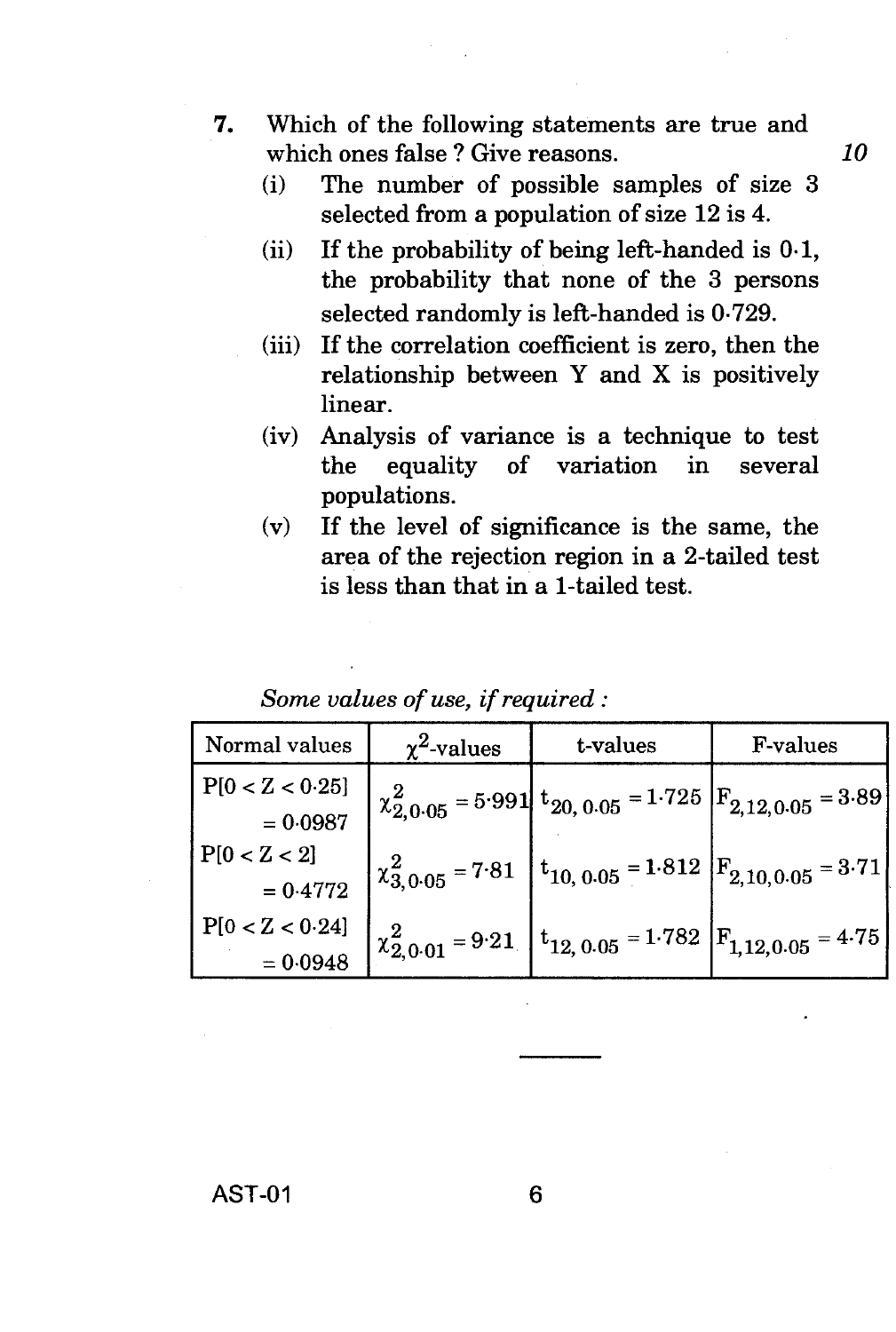ए.एस.टी.-01

स्नातक उपाधि कार्यक्रम (बी.डी.पी.)

सत्रांत परीक्षा

जून, 2014

# (व्यवहारमूलक पाठ्यक्रम) ए.एस.टी.-01: सांख्यिकीय तकनीकें

ममय - २ घण्टे

अधिकतम् अंक : 50

(कुल का : 70%)

प्रश्न सं. 7 करना अनिवार्य है । प्रश्न सं. 1 से 6 में से कोई नोट: चार प्रश्नों के उत्तर दीजिए । कैलकुलेटरों का प्रयोग करने की अनुमति नहीं है ।

|  | 1. (क) एक मद (वस्तु) की माँग के बारे में निम्नलिखित |
|--|-----------------------------------------------------|
|  | आँकड़ों को आरेखित कीजिए । $n = 3$ लेकर गतिमान       |
|  | औसतों को ज्ञात कीजिए। अगले दो माह की माँग का        |
|  | पूर्वानुमान लगाने के लिए इनका प्रयोग कीजिए।         |

5

| माँग   46   56   54   43   57   56   67   62   50   56   47   56 |  |  |  |  |  |  |
|------------------------------------------------------------------|--|--|--|--|--|--|

### (ख) निम्नलिखित आँकड़ों के लिए माध्य और प्रसरण ज्ञात कीजिए :

| । बच्चों की सं.                     |  |  |  |  |
|-------------------------------------|--|--|--|--|
| परिवारों की सं. 171  74  50  25  13 |  |  |  |  |

आयत-चित्र बनाइए और व्याख्या कीजिए कि माध्य सर्वोत्तम माप है या नहीं ।

5

**AST-01** 

 $\overline{7}$ 

P.T.O.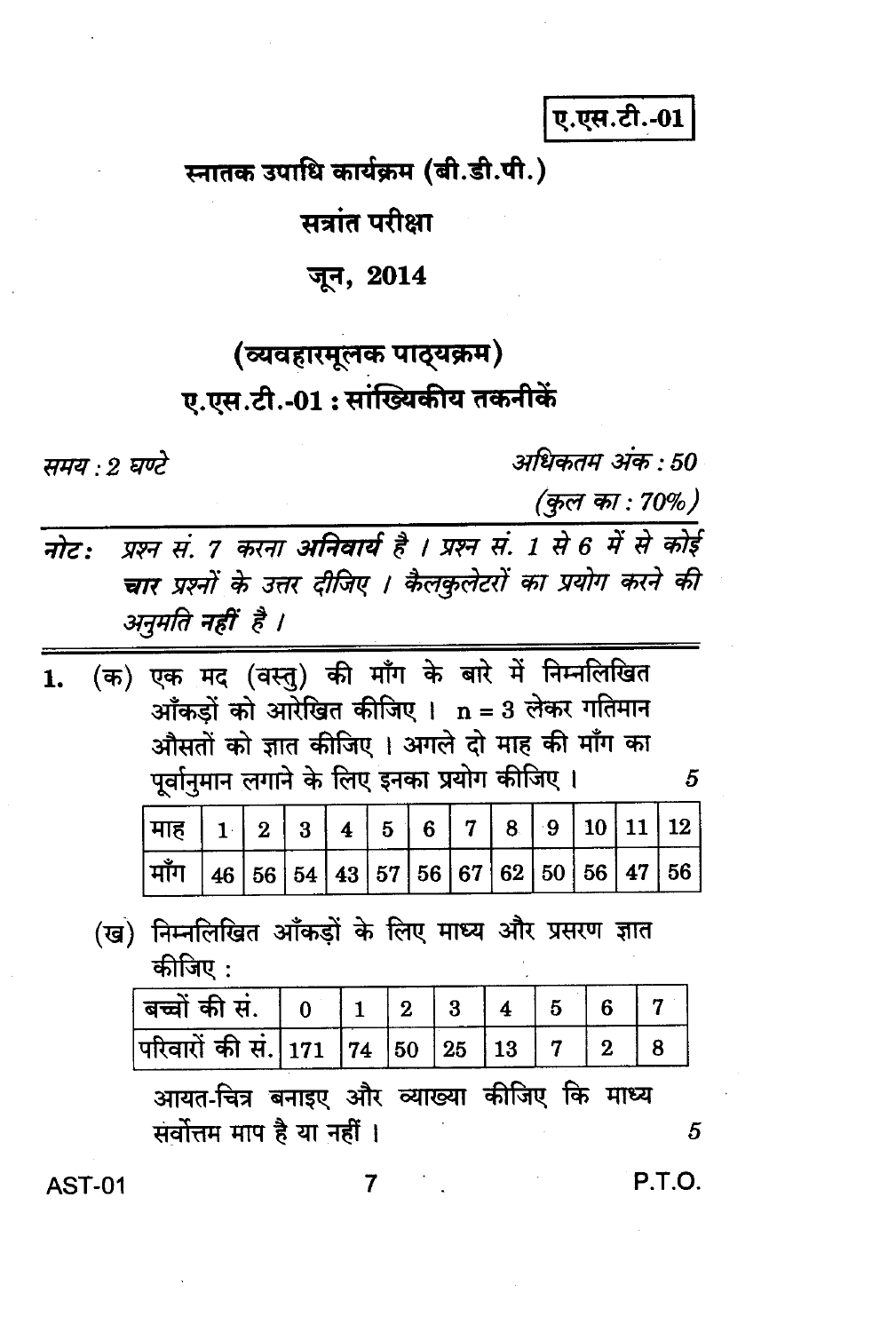- (क) कुछ गोलाकार बीजों पर किए गए पिछले अध्ययन  $2.$ दर्शाते हैं कि उनका माध्य व्यास 10 मि.मी. और मानक विचलन 2 मि.मी. है । हम 1000 बीजों से शुरूआत करते हैं और उन्हें दो छन्नियों से छानते हैं ताकि वही बीज बचे रह जाएँ जिनका व्यास 9.5 मि.मी. और 10.5 मि.मी. के बीच है।
	- (i) हमें ऐसे कितने बीज प्राप्त होंगे ?
	- (ii) यदि हम उन बीजों को छोड़ देते हैं जिनका व्यास 6 मि.मी. से कम है, तब कितने बीज बचे रह जाएँगे ?

[आप इस प्रश्न पत्र के अंत में दिए गए मानों का उपयोग कर सकते हैं।

(ख) A, B, AB और O प्रकार के रक्त वाले व्यक्तियों की प्रायिकता क्रमश: 0.45, 0.13, 0.06 और 0.36 है। एक आनुवंशिकी विशेषज्ञ ने 100 व्यक्तियों के रक्त प्रकारों का परीक्षण किया और पाया कि 40 का रक्त A, 18 का रक्त B, 5 का रक्त AB और 37 का रक्त O प्रकार का है। प्रेक्षित बारंबारताएँ, सैद्धांतिक बारंबारताओं से घनिष्ठ रूप से संगत हैं या नहीं, इसका परीक्षण करने के लिए 5% सार्थकता स्तर पर फिट की उत्तमता का प्रयोग कीजिए ।

[आप इस प्रश्न पत्र के अंत में दिए गए मानों का प्रयोग कर सकते हैं ।।

**AST-01** 

8

5

5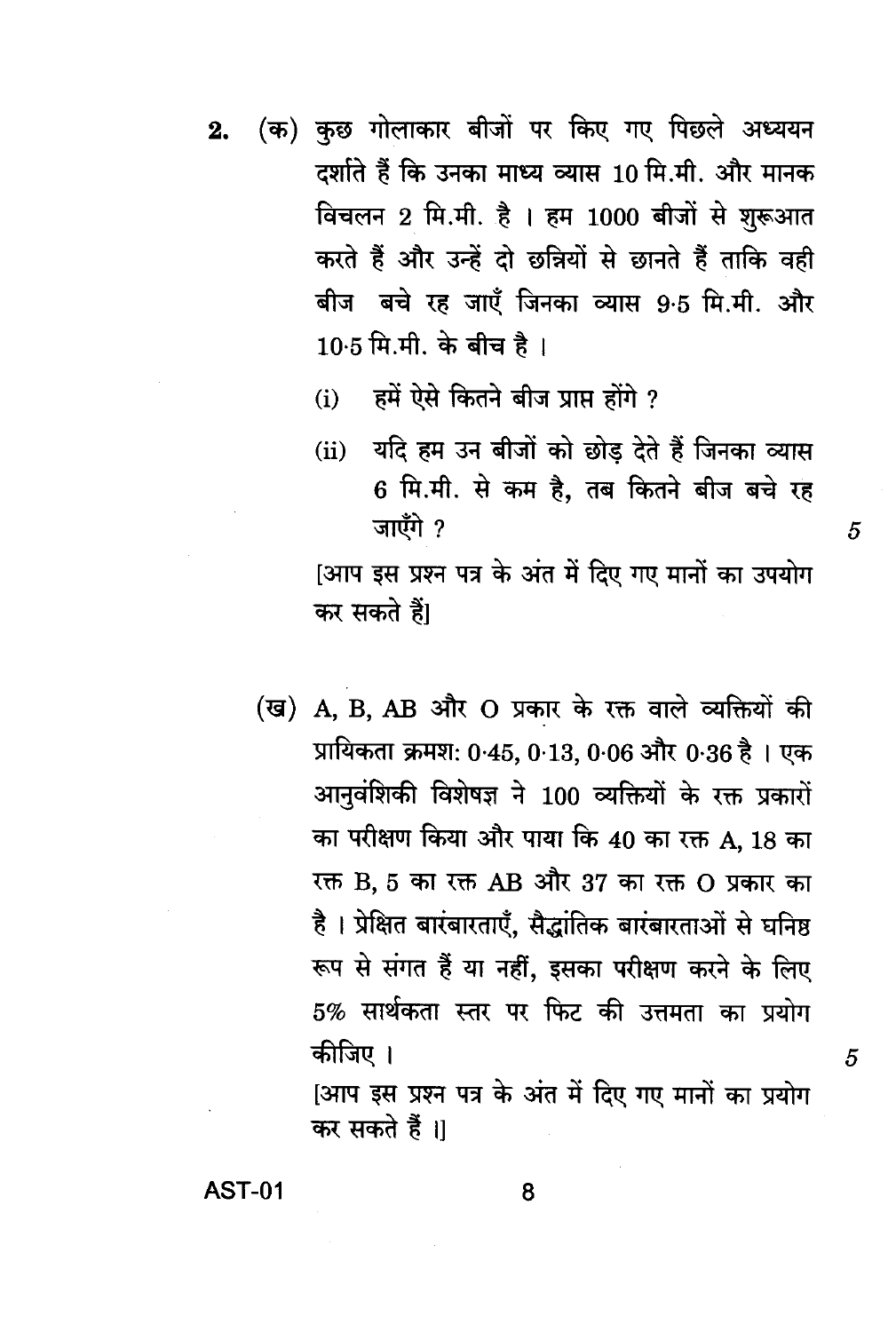3.

(क) प्राथमिक सेवा केन्द्र (PHC) जाने पर इसकी संभावना 35% है कि न तो प्रयोगशाला कार्य की आवश्यकता है और न ही विशेषज्ञ के पास भेजने की आवश्यकता है। प्राथमिक स्वास्थ्य केन्द्र में आने वालों में से 30% को विशेषज्ञ के पास भेजा जाता है और 40% को प्रयोगशाला कार्य की आवश्यकता होती है । प्राथमिक सेवा केन्द्र पर आने वालों को प्रयोगशाला कार्य की और आवश्यकता है, इसकी प्रायिकता ज्ञात कीजिए। (ख) ऐसी दो स्थितियों के उदाहरण दीजिए जिनमें गुच्छ प्रतिचयन का इस्तेमाल किया जा सकता है।

(ग) दो यादच्छिक प्रतिदर्शों से निम्नलिखित आँकड़े प्राप्त हुए । 5% सार्थकता स्तर पर जाँच कीजिए कि दोनों ,<br>प्रतिदर्श एक ही प्रसामान्य समष्टि से हैं या नहीं ।

| 90<br>15<br>10       |  |
|----------------------|--|
| 108<br>14<br>12<br>2 |  |

क्षाप इस प्रश्न पत्र के अंत में दिए गए मानों का प्रयोग कर सकते हैं ।।

4.

(क) आमाप 10000 की समष्टि को 4 स्तरों में विभक्त किया गया। उनके आमाप और मानक विचलन नीचे दिए गए हैं :

|          | स्तर |      |      |      |  |  |  |  |  |  |
|----------|------|------|------|------|--|--|--|--|--|--|
|          |      |      | III  | ΓV   |  |  |  |  |  |  |
| आमाप     | 5000 | 1000 | 2000 | 2000 |  |  |  |  |  |  |
| ∣मा. वि. | 25   | 12   | 15   | 20   |  |  |  |  |  |  |

इस समष्टि में से आमाप 500 वाला स्तरीकृत यादृच्छिक प्रतिदर्श लिया जाना है । तब इन स्तरों से प्रतिदर्शों का आमाप निर्धारित कीजिए यदि

आनुपातिक नियतन का प्रयोग किया गया है ।  $(i)$ 

(ii) नेमेन इष्टतम नियतन का प्रयोग किया गया है।

**AST-01** 

9

5

6

P.T.O.

3

 $\overline{2}$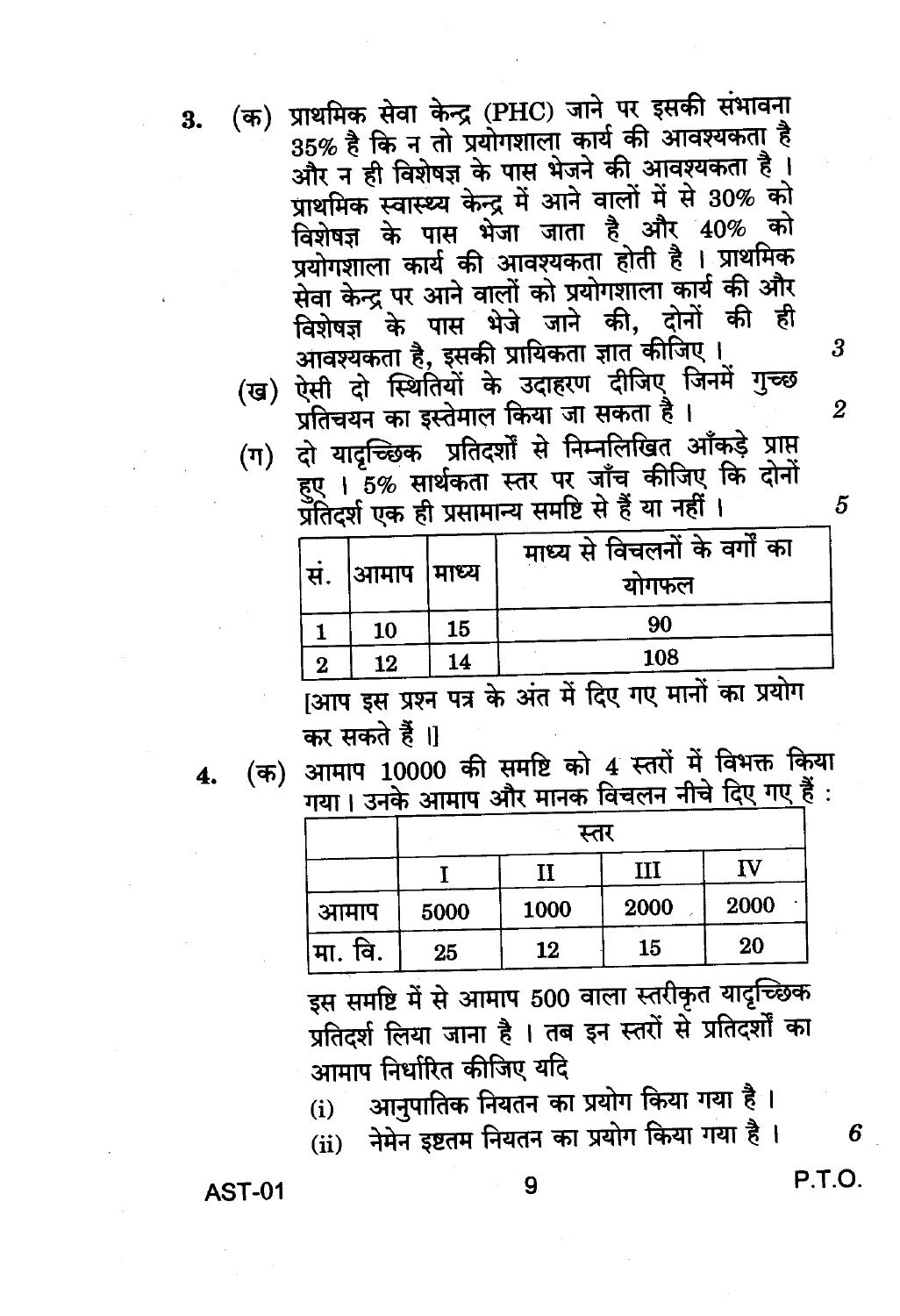(ख) अधिक भार वाली महिलाओं के 25 नवजात शिशुओं में से 10 का वज़न 2.5 किग्रा से कम था । 95% विश्वास्यता अंतराल के लिए यह प्रायिकता ज्ञात कीजिए कि एक अधिक भार वाली महिला के नवजात शिशु का वज़न 2.5 किया से कम है।

 $\boldsymbol{4}$ 

 $\overline{5}$ 

5

(क) छह फर्मों की तिमाही लाभ और 5. बिकी (10 लाख रुपयों में) इस प्रकार हैं:

| फर्म का नाम | बिक्री | लाभ |
|-------------|--------|-----|
| Α           | 500    | 10  |
| B           | 167    |     |
| C           | 313    | 19  |
| D           | 172    | 19  |
| E           | 967    | 49  |
| г           | 591    | 16  |

इन आँकड़ों का एक प्रकीर्ण आरेख बनाइए।  $(i)$ 

दोनों चरों (बिक्री या लाभ) में से कौन-सा चर  $(ii)$ आश्रित चर है ?

(iii) प्रतिदर्श समाश्रयण रेखा भी परिकलित कीजिए ।

(ख) एक कम्पनी घड़ियाँ बनाती हैं । घड़ियों को असेम्बल करके एक बक्स में रखा जाता है। प्रत्येक बक्स में 25 घड़ियाँ हैं । बक्से निरीक्षक को दिए जाते हैं और वह घड़ियों के दृष्ट दोषों का निरीक्षण करता है। 20 बक्सों के लिए ये आँकड़े दिए गए हैं । प्रक्रिया नियंत्रण में है या नहीं इसके लिए एक उपयुक्त चार्ट बनाएँ और उसकी व्याख्या करें ।

| ।सख्य |  |  | ĸ | 6 |  |        |   |                |  |   |  |  | 17 8 9 10 11 12 13 14 15 16 17 18 19 20 |
|-------|--|--|---|---|--|--------|---|----------------|--|---|--|--|-----------------------------------------|
| टाष   |  |  |   |   |  | 5 10 6 | 4 | $\overline{2}$ |  | к |  |  |                                         |

**AST-01** 

10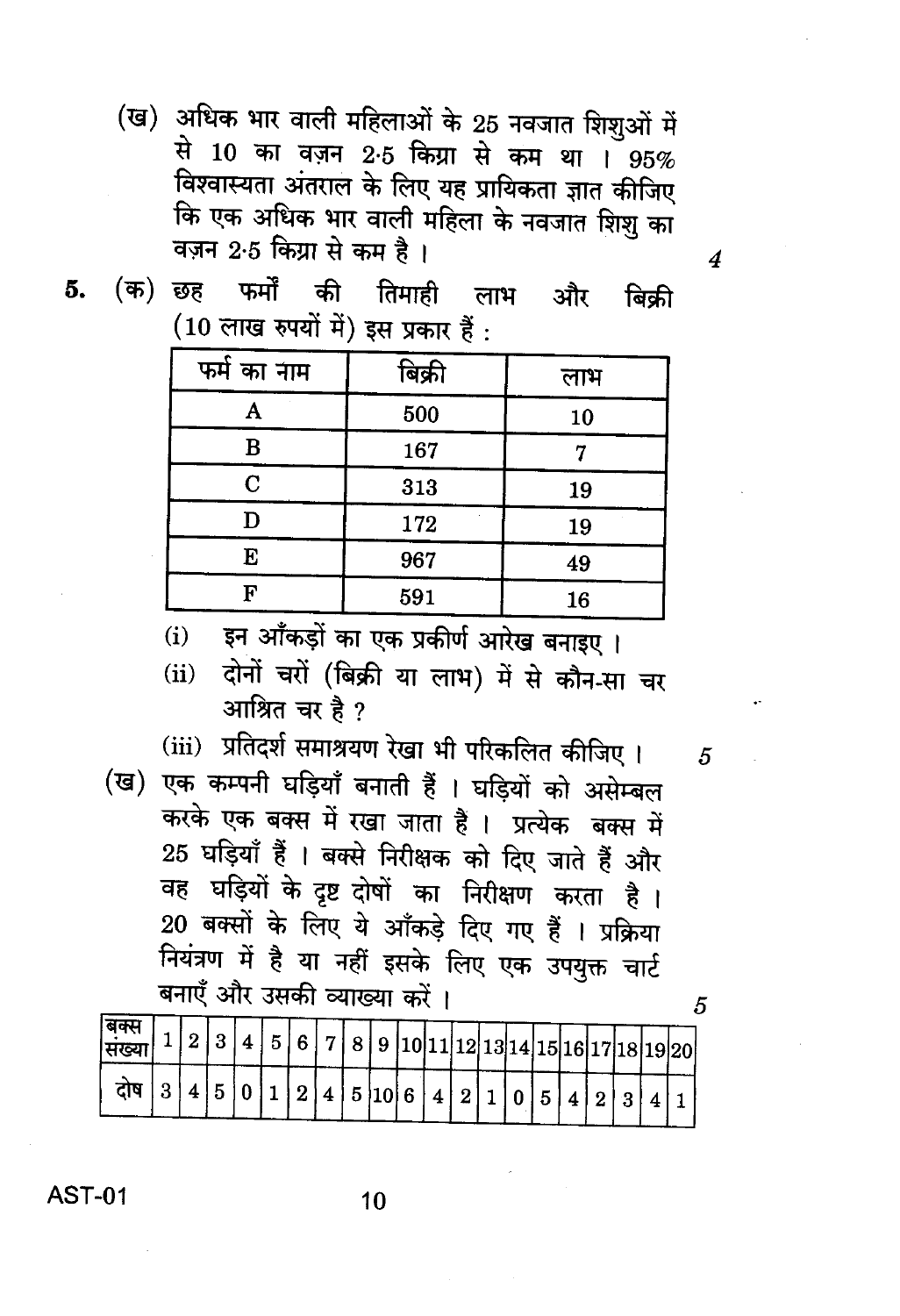6. (क) एक कम्पनी धुरियों की विभिन्न गतियों द्वारा सूती धागों का निर्माण करती है । धागे का तनन सामर्थ्य एक प्राचल है जिसको उपभोक्ता मुख्य रूप से देखता है। 5 प्रतिदर्शों के लिए धुरी की विभिन्न गतियों और उसके संगत तनन सामर्थ्य के आँकड़े दिए गए हैं । अधिकतम तनन सामर्थ्य प्राप्त करने के लिए धुरी की सबसे उपयुक्त गति ज्ञात करने के लिए ANOVA का प्रयोग कीजिए।

|     |          | तनन सामर्थ्य |          |          |      |  |  |  |  |  |  |
|-----|----------|--------------|----------|----------|------|--|--|--|--|--|--|
| गति |          | $\bf{2}$     | 3        | 4        | 5    |  |  |  |  |  |  |
| 10  | 22.2     | 20.6         | 21.5     | $20 - 6$ | 22.0 |  |  |  |  |  |  |
| 20  | 24.2     | 25.0         | 24.8     | $20 - 7$ | 21.0 |  |  |  |  |  |  |
| 30  | $25 - 0$ | $23 - 2$     | $21 - 7$ | $22 - 5$ | 20.9 |  |  |  |  |  |  |

[आप इस प्रश्न पत्र के अंत में दिए गए मानों का प्रयोग कर सकते हैं।

(ख) 5 परिवारों की समष्टि में से दो परिवारों का यादृच्छिक प्रतिदर्श (बिना प्रतिस्थापन के) लीजिए जिनकी मासिक आय (₹ में) निम्नलिखित है:

| परिवार |                                   |  |  |
|--------|-----------------------------------|--|--|
| आय     | $1000$   1200   900   1500   1300 |  |  |

2 वाले सभी संभावित प्रतिदर्श (बिना आमाप प्रतिस्थापन के) लिखिए और दर्शाइए कि प्रतिदर्श माध्य, समष्टि माध्य का एक अनभिनत आकलक है।

11

P.T.O.

5

 $\overline{5}$